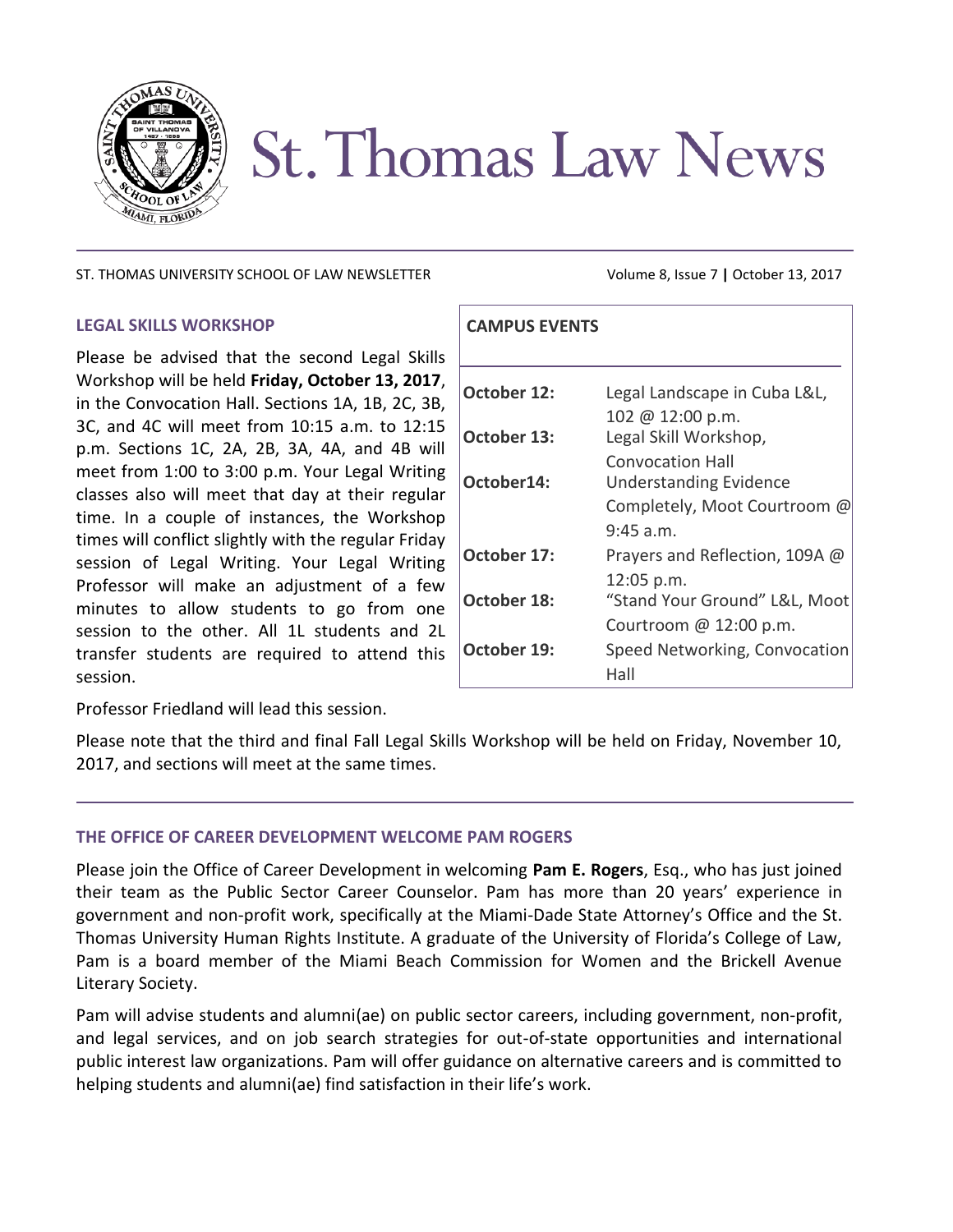Please stop by the Office for Career Development to introduce yourself to Pam! She also can be reached by e-mail at [progers2@stu.edu](mailto:progers2@stu.edu) or by phone at (305) 474-2433.

# **"STAND YOUR GROUND" LUNCH & LEARN PANEL**

The Criminal Law Society invites the law school community to join them at the Stand Your Ground" Lunch & Learn Panel on Wednesday, October 18, 2017, at 12:00 p.m. in the Moot Courtroom. The panelist consist of Alumnus **Santiago Aroca** '04, Assistant State Attorney for Miami-Dade State Attorney's Office, and Judy Marie Cullinan, Assistant Public Defender, Miami-Dade Public Defender's Office and it will be moderated by Associate Dean **Tamara Lawson**.

Any persons interested in attend this event must RSVP to [stucrimlawsociety@gmail.com.](mailto:stucrimlawsociety@gmail.com) Lunch will be provided.



# **PALERMO PROGRAM RECRUITMENT LUNCH & LEARN**

On October 5, 2017, Professor **Gary Kravitz**, **Denise Pichardo** (3L), and **Cynthia Rosa** (3L) presented to a group of students the legacy of Judge Peter R. Palermo, gave a history of and talked about the importance of the Palermo Program, and spoke how students can get involved this year. The Palermo

Program is a community partnership that involves regular visits by St. Thomas Law students to the Law Magnet Program at Miami's Carol City Senior High School.



# **PETER T. FAY AMERICAN INN OF COURT**

On October 4, 2017, St. Thomas Law hosted the Hon. Peter T. Fay Inn meeting; the first meeting of the 2017-2018 year. Student-members of The Peter T. Fay American Inn of Court enjoyed a presentation about *Privacy, the Fourth Amendment, and the Supreme Court in the Cell Phone Era* by David O. Marcus. The event, was held in downtown Miami,

was well attended by judges, alumni(ae), and local attorneys.

## **SPECIAL COUNSEL EDISCOVERY LUNCH & LEARN**

On September 26, 2017, Katie Curiel, Esq., Senior eDiscovery Counsel (pictured), and Cherie Brodnax-Eaves (pictured), Placement Director with Special Counsel, presented a Lunch and Learn to STU Law students on the benefits of eDiscovery as a Legal Career; including the Tech side of the Law, Document Review vs. E-Discovery, the big business of E-Discovery, the variety of Legal E-Discovery roles, certifications and available resources.

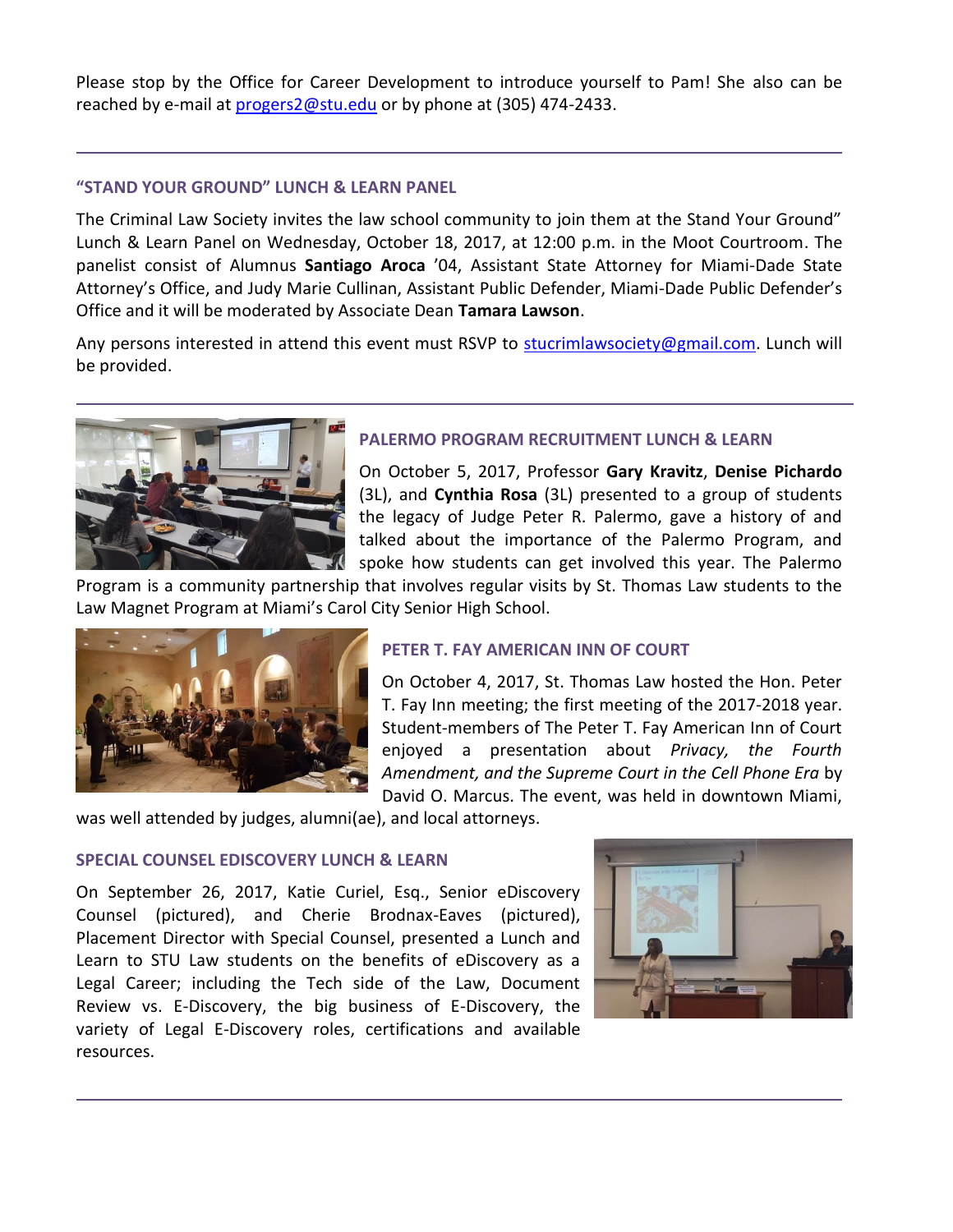#### **UNDERSTANDING EVIDENCE COMPLETELY**

For any J.D. student that has taken Evidence or is currently in Evidence, and would like an overviewreview of the subject, Professor Friedland is offering an Evidence Workshop. The workshop will meet Saturday, October 14, 2017, from 9:45 a.m. to 11:45 a.m. in the Moot Courtroom. This is a great opportunity for graduating students to get a refresher on Evidence for the Bar and for students currently in Evidence to get a perspective on how to frame the issue for Finals. If you have any questions, please e-mail Assistant Dean John Hernandez at jhernandez@stu.edu.

#### **STUDENT ACHIEVEMENTS**

**Esraa Ismail**, a LL.M. student, accepted a paid Internship with the U.S. Southern Command - Department of the Army in Doral.

**Na'imah Lafferty** (2L) accepted an Internship with Disability Independence Group, Inc., in Miami, specializing in Disability Rights.

**Adrian Lores de la Pena** (3L) accepted a paid position as an HR Manager at StemCell Miami, handling issues relating to labor and employment law.

**Natalie Meruelo** (3L) accepted a highly competitive and exclusive Internship position at Holland & Knight in Miami.

**Manuel Peraza** (3L) accepted a Legal Internship position with the U.S. Department of Justice, U.S. Trustee Program.

**Kemil Saab** (3L) accepted a paid Law Clerk position with Silverberg|Brito, PLLC. in Miami.

**Isabel Vera** (2L) accepted an Internship with Judge Towbin Singer, 17th Judicial Circuit Court in Broward County, Felony Drug Court in Fort Lauderdale.

#### **ALUMNI(AE) NEWS**

**Jessica Biedron**, a 2017 graduate, accepted a Law Clerk position with Judge Alan O. Forst of Florida's Fourth District Court of Appeals.

**Jerry Hosey**, a 2015 graduate, Assistant General Counsel at Florida Department of Business & Professional Regulation in Tallahassee was accepted into The University of Alabama School of Law's LL.M. in Business Transactions Program.

**Janna Mateo**, a 2017 graduate, accepted a Law Clerk position with Ainsworth & Clancy, PLLC in Miami, specializing in Corporate Law, Commercial Litigation, and Business Immigration.

#### **FACULTY ANNOUNCEMENTS**

Professor **Marc-Tizoc González** participated in the Biennial Conference of Latina and Latino Critical Legal Theory (LatCrit), which was held last week in Orlando. On Thursday, he co-presented on the plenary panel, "What is LatCrit?," at LatCrit's Junior Faculty Development Workshop. On Friday, he